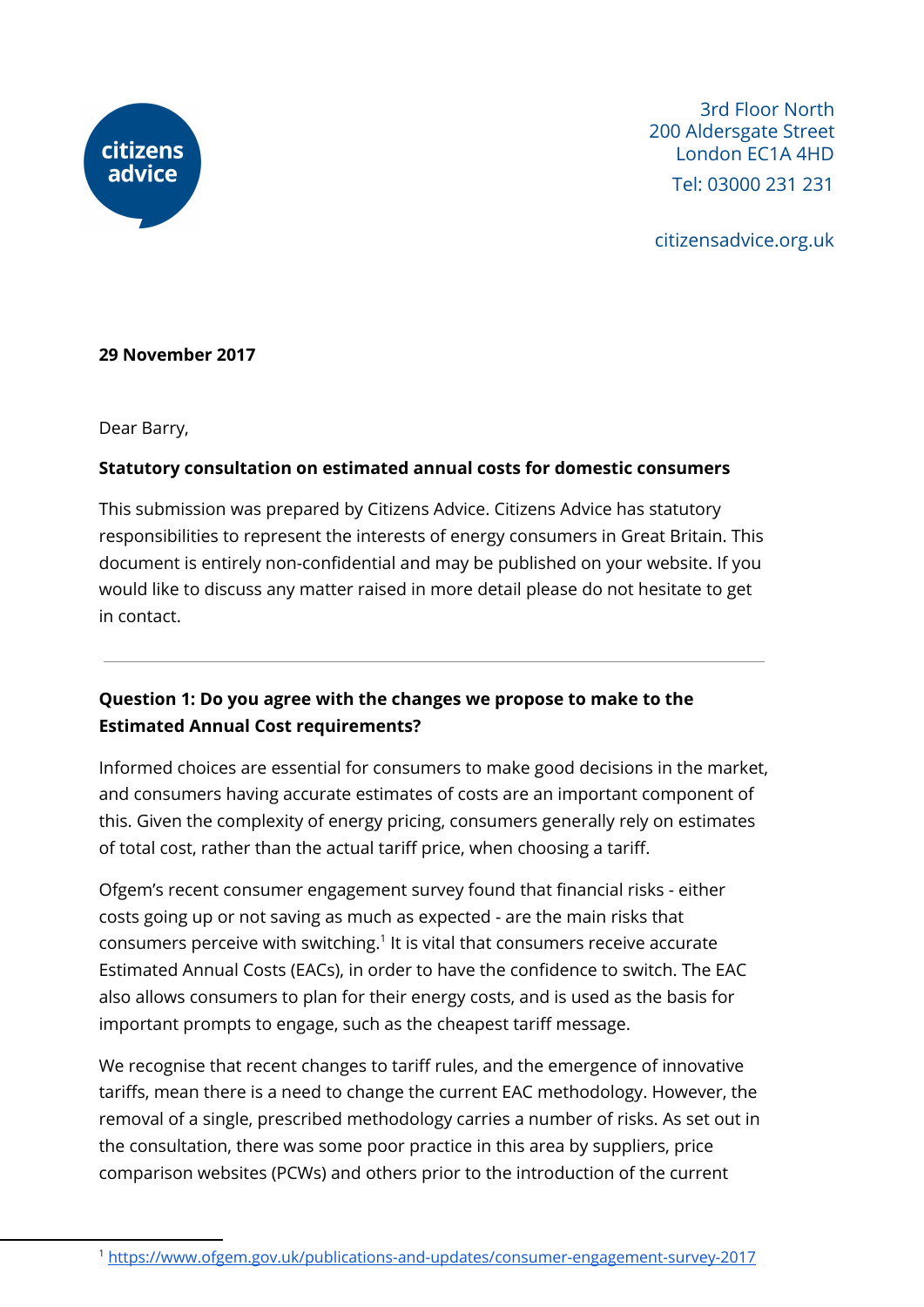prescriptive rules. We would not want to see a return to consumers receiving poor quality/misleading quotes as a result of these changes.

We agree that Ofgem's proposed narrow principles will mitigate these risks. In particular, the requirement for estimates to be based on actual consumption data (including their half hourly usage where necessary) should protect consumers from suppliers making assumptions about how they may behave on the new tariff. We set out further views on this in response to question 2.

We also support removing the requirement for estimates to be forward-looking. This approach can be confusing to some consumers, and result in misunderstandings about the savings that can materialise in some circumstances. This is also a pragmatic change, given the changing rules on default tariffs.

The proposed changes will mean that EACs vary according to supplier or PCW, despite the tariff and consumption data being the same. This could increase confusion for consumers. We set out our view on this risk in response to question 3.

While we consider that a mixed methodology - with a prescribed methodology for simple tariffs, and narrow principles for all other tariffs - could have been practicable, we agree that narrow principles are likely to be a more enduring regulatory framework. However, we don't see any cause for methodologies for traditional, single unit rate tariffs to diverge considerably, given their simplicity, and would be concerned if this transpires. Ofgem should monitor the variability of EACs following these changes, and take action if alternative sources are substantially different.

# **Question 2: Do you agree that we should require that the Estimated Annual Cost is always based, as a default, on actual historic consumption where this is available? Please provide supporting reasons for your answer.**

Yes. Using actual, historic consumption data will generally enable a more accurate estimate of the upcoming year's costs, rather than using information on characteristics such as property type and number of occupants to determine probable consumption. The rollout of DCC-enrolled smart meters and the midata programme mean that historic consumption data will be more easily available to consumers when using PCWs and other comparison services. As such, there should be fewer instances where consumers rely on estimates based only on their characteristics.

Where historic data is not available, we agree that suppliers and PCWs should be able to provide estimates based on reasonable assumptions of actual consumption.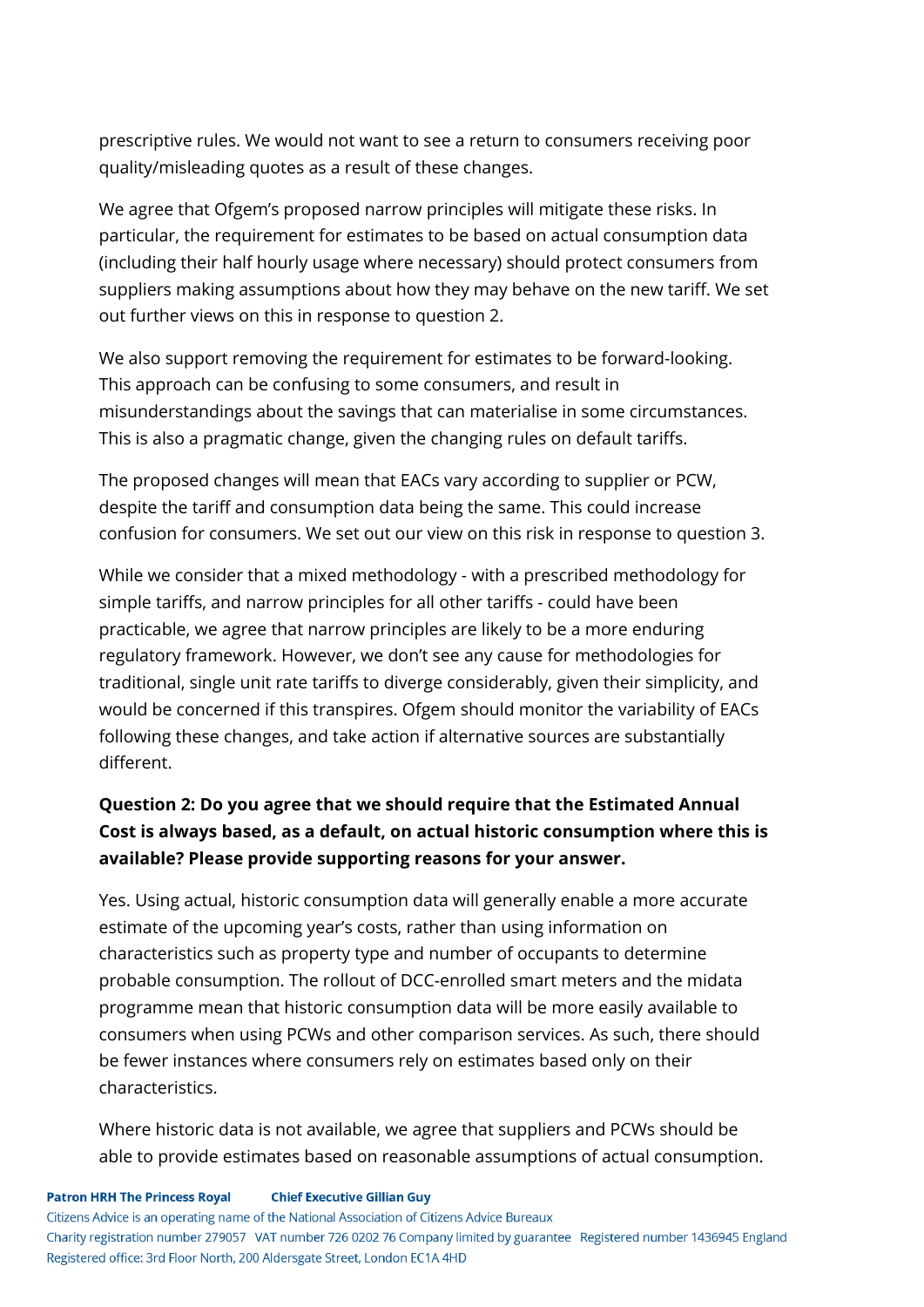We would consider that 'actual consumption' means current, rather than expected future consumption, and therefore should not assume any particular behaviour change. For example, where a consumer is considering a time of use tariff, we would expect assumptions of behaviour change in response to the tariff to be included in a supplementary estimate, rather than the primary EAC.

Similarly, we support the exclusion of contingent discounts and bundled charges, which also require the consumer to take particular actions in future. The potential value of contingent discounts can also be communicated in supplementary cost estimates.

Where there has been a significant change in circumstances - such as a member of the household becoming unemployed, or major improvements to energy efficiency in the home - historic consumption data may not provide an accurate EAC. We support the proposal to allow suppliers to not use historical data in exceptional circumstances. The consultation does not set out what 'exceptional circumstances' may or not include. Ofgem should provide more detailed thoughts in its decision document.

# **Question 3: Do you agree that we should aim to deliver within-channel consistency of results rather than full cross-market consistency? Please provide supporting reasons for your answer.**

We recognise that without a single prescribed methodology it is not practicable to achieve full cross-market consistency. Given this, we agree that it is preferable to achieve 'vertical consistency' within channels, rather than 'horizontal consistency' between channels.

This aligns with the existing informed choices principles, which require suppliers to provide information, tools and services that enable consumers to easily compare and select a tariff. Allowing suppliers or PCWs to vary their EAC methodology for different tariffs would make comparisons misleading and more difficult for consumers to understand.

However, the loss of horizontal consistency will introduce some new confusion for consumers. Consumers are encouraged to use multiple PCWs in order to get the best deal<sup>2</sup>, and Ofgem's consumer engagement survey found that around 60% of PCW users had used two or more sites in their search. If estimated costs for the same tariff vary widely between sites, consumers may not understand that the

**Patron HRH The Princess Royal Chief Executive Gillian Guy** 

Citizens Advice is an operating name of the National Association of Citizens Advice Bureaux

Charity registration number 279057 VAT number 726 0202 76 Company limited by guarantee Registered number 1436945 England Registered office: 3rd Floor North, 200 Aldersgate Street, London EC1A 4HD

<sup>2</sup>[https://www.gov.uk/government/publications/digital-comparison-tools-summary-of-final-rep](https://www.gov.uk/government/publications/digital-comparison-tools-summary-of-final-report/digital-comparison-tools-summary-of-final-report) [ort/digital-comparison-tools-summary-of-final-report](https://www.gov.uk/government/publications/digital-comparison-tools-summary-of-final-report/digital-comparison-tools-summary-of-final-report)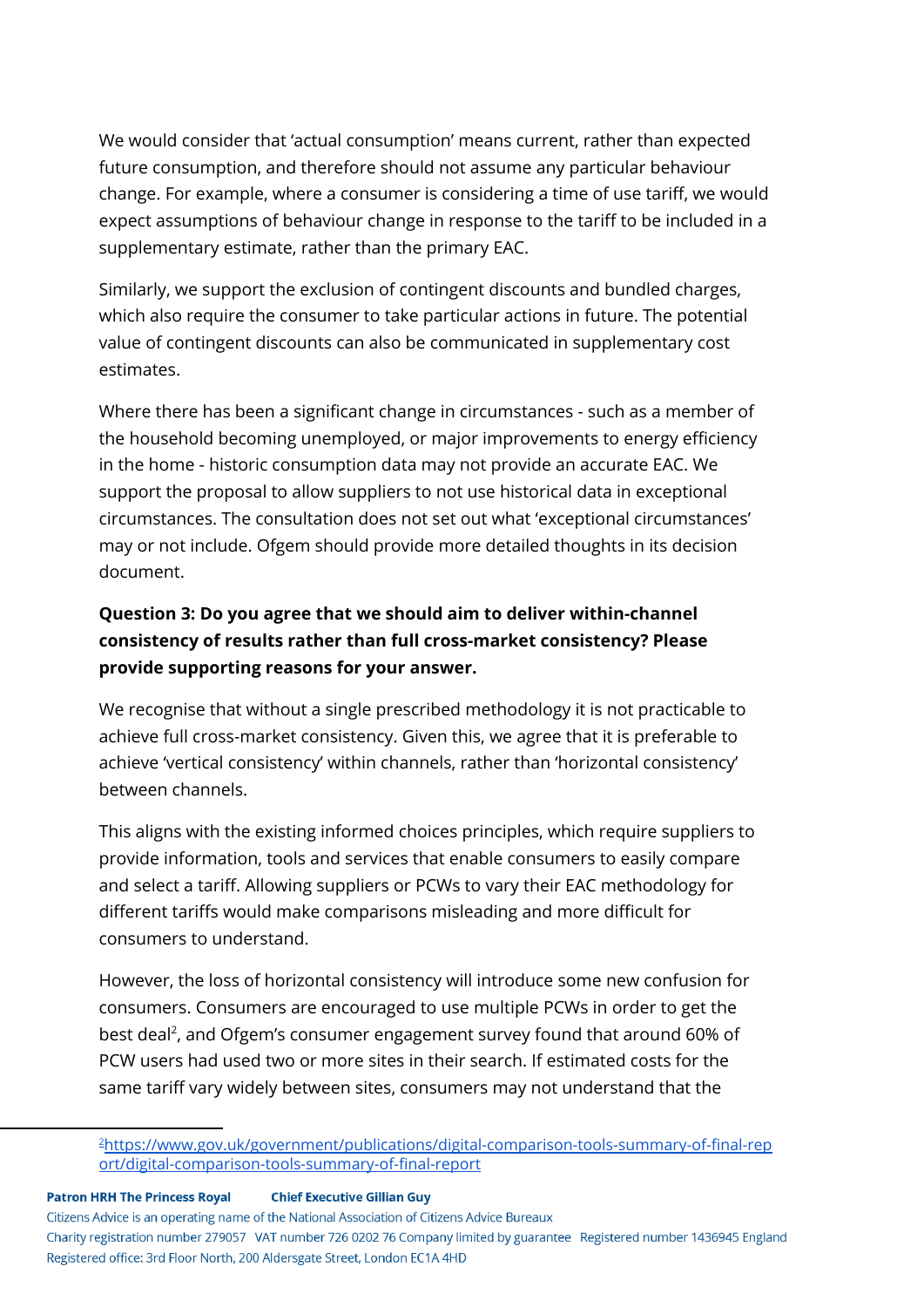underlying unit price of the product is in fact the same. Even if consumers do not use multiple PCWs they may be presented with a different EAC if they have to complete the switch with the suppliers, or may be given a different EAC when they receive welcome documents from their supplier.

There may also be a risk that PCWs intentionally design methodologies which overstate likely savings. Furthermore, given their commercial relationships with suppliers, PCWs may use methodologies which favour those suppliers who pay them higher rates of commission. We have previously identified the risks of commercial relationships affecting search results. $3$  We note that the CMA has recently opened an investigation into hotel booking sites, including how commission payments affect the rankings of search results. 4

The CMA has recognised these issues, and set out its view that they could lead to consumer trust in the market being undermined. $5$  It is our view that there are two key mitigations to these issues:

● Transparency - it should be clear to customers how their results have been calculated by PCWs. Consumer protection regulations also place requirements on businesses to disclose commercial relationships, where that information is material to the consumer's decision.<sup>6</sup> The CMA's recent report on Digital Comparison Tools reiterated that PCWs must clear about how they make money and rank search results. $7$  We therefore support Ofgem's proposals to require PCWs and suppliers to have clear messaging about the EAC methodology, including any assumptions. This complements existing Confidence Code requirements for prominent commission arrangements messaging. $8$  We would also expect suppliers to have clear and timely messaging as to why the EAC they provide differs to that shown on a PCW, following a switch completed on one of these sites. This will enable consumers to use their cooling off rights if they feel the suppliers EAC is not acceptable.

#### **Patron HRH The Princess Royal Chief Executive Gillian Guy**

Citizens Advice is an operating name of the National Association of Citizens Advice Bureaux

<sup>3</sup>[https://www.citizensadvice.org.uk/about-us/policy/policy-research-topics/consumer-policy](https://www.citizensadvice.org.uk/about-us/policy/policy-research-topics/consumer-policy-research/consumer-policy-research/price-comparison-websites/)[research/consumer-policy-research/price-comparison-websites/](https://www.citizensadvice.org.uk/about-us/policy/policy-research-topics/consumer-policy-research/consumer-policy-research/price-comparison-websites/) - see research report 'The Real Deal'

<sup>4</sup>[https://www.gov.uk/government/news/cma-launches-consumer-law-investigation-into-h](https://www.gov.uk/government/news/cma-launches-consumer-law-investigation-into-hotel-booking-sites) [otel-booking-sites](https://www.gov.uk/government/news/cma-launches-consumer-law-investigation-into-hotel-booking-sites)

<sup>5</sup>[https://assets.publishing.service.gov.uk/media/57f370fbe5274a0eba000025/cma-response](https://assets.publishing.service.gov.uk/media/57f370fbe5274a0eba000025/cma-response-to-ofgem-confidence-code-review-consultation.pdf) [-to-ofgem-confidence-code-review-consultation.pdf,](https://assets.publishing.service.gov.uk/media/57f370fbe5274a0eba000025/cma-response-to-ofgem-confidence-code-review-consultation.pdf) see paras 42-54.

<sup>&</sup>lt;sup>6</sup> OFT (2012). Price Comparison Websites. Trust, Choice and Consumer Empowerment in Online Markets, p.15.

<sup>7</sup>[https://www.gov.uk/government/publications/digital-comparison-tools-summary-of-final-re](https://www.gov.uk/government/publications/digital-comparison-tools-summary-of-final-report/digital-comparison-tools-summary-of-final-report) [port/digital-comparison-tools-summary-of-final-report](https://www.gov.uk/government/publications/digital-comparison-tools-summary-of-final-report/digital-comparison-tools-summary-of-final-report)

<sup>8</sup>Confidence Code Requirement 1, sections G-J

Charity registration number 279057 VAT number 726 0202 76 Company limited by guarantee Registered number 1436945 England Registered office: 3rd Floor North, 200 Aldersgate Street, London EC1A 4HD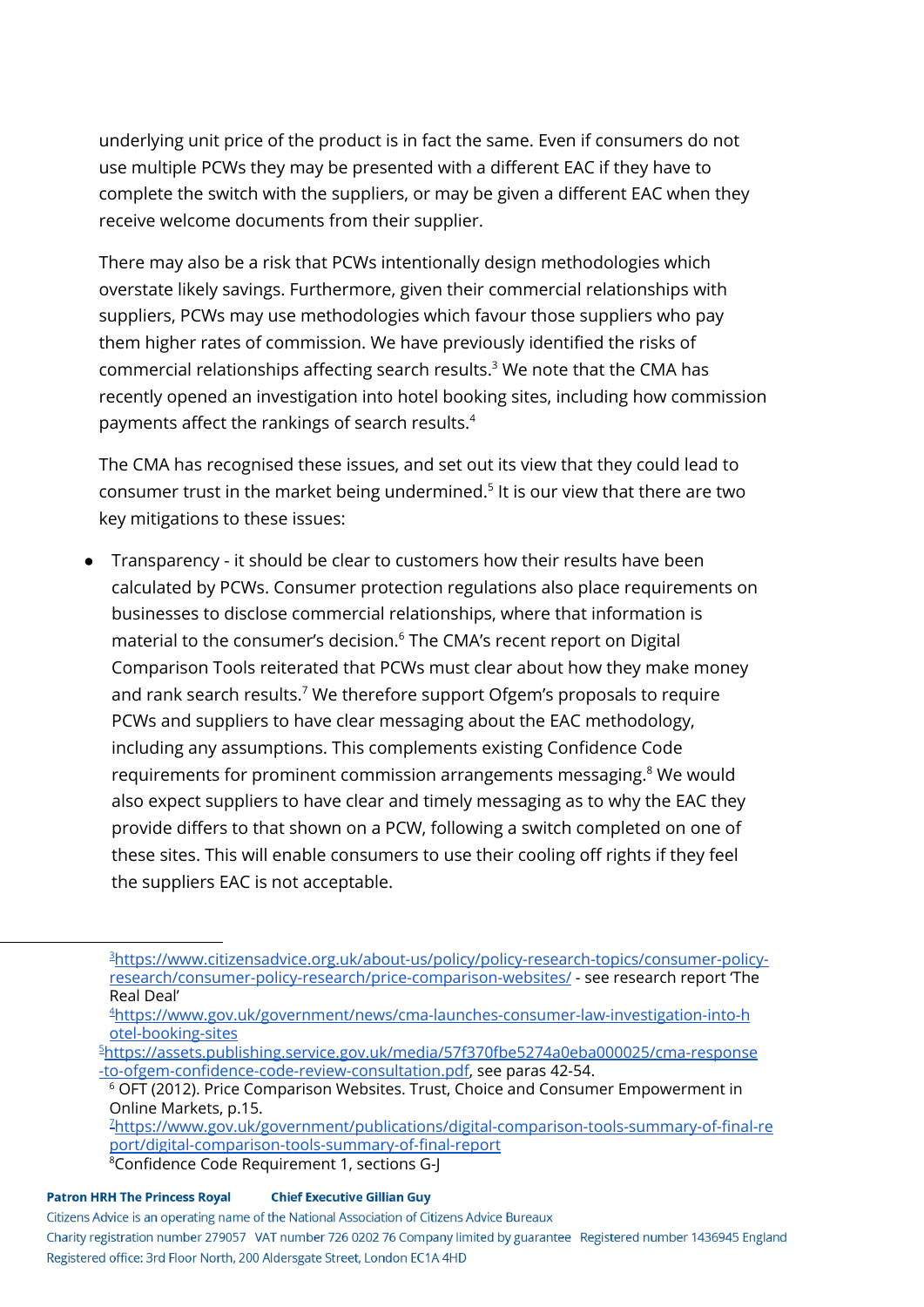● Monitoring - Ofgem should actively monitor the impact of these changes, and the range of methodologies employed by suppliers and PCWs. We do not see a reason why methodologies should diverge significantly for simple tariffs. Ofgem should monitor both the methodologies which are used, and compliance with transparency requirements. We will also monitor contacts to our service for evidence that consumers are being intentionally misled or confused following the changes.

White label arrangements are not mentioned in the consultation, but we would consider that suppliers should use a single methodology across all brands. Ofgem should make clear in its decision document how it expects suppliers with white label arrangements to implement these changes.

## **Issues not addressed in the consultation**

Ofgem is currently running a series of engagement trials in preparation to deliver the CMA disengaged customer database. The original design of this remedy would allow multiple suppliers to send personalised communications to disengaged consumers. These letters will need to be clear that the EACs in these separate letters may not be directly comparable, and that a single channel, such as a PCW, may provide a fairer comparison.

Ofgem has also trialled a Cheapest Market Offer Letter (CMOL), which lists the best deals in the market in a single communication, with both Ofgem and supplier letters tested. $^9$  If this approach is taken forward in future then Ofgem may be required to select an appropriate EAC methodology. A supplier branded letter approach would require Ofgem to ensure that the EAC methodology used by the relevant supplier fairly represented the cost of other supplier tariff offerings.

Citizens Advice runs a non-transactional PCW, which has been designated as a backstop whole of market comparison site by the CMA. We will work with the service provider of our site to select an appropriate methodology for calculating EACs.

Both Citizens Advice and Ofgem will need to consider these issues carefully, as the EAC methodology selected could impact the choices that consumers make, and have commercial implications for energy suppliers.

**Patron HRH The Princess Royal Chief Executive Gillian Guy** 

Citizens Advice is an operating name of the National Association of Citizens Advice Bureaux

Charity registration number 279057 VAT number 726 0202 76 Company limited by guarantee Registered number 1436945 England Registered office: 3rd Floor North, 200 Aldersgate Street, London EC1A 4HD

<sup>9</sup><https://www.ofgem.gov.uk/publications-and-updates/results-cheaper-market-offers-letter-trial>